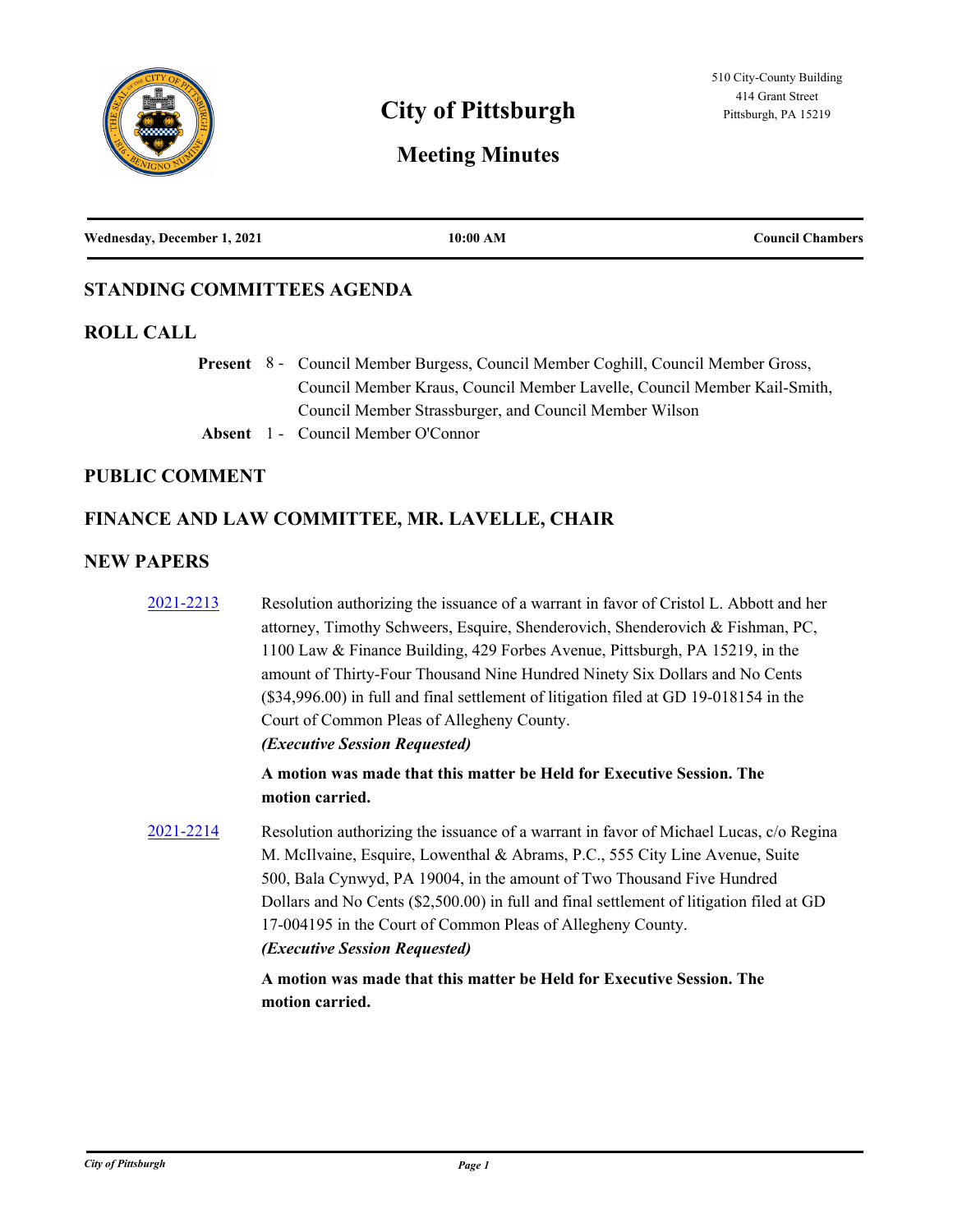| 2021-2215 | Resolution authorizing the issuance of a warrant in favor of Kellee Masucci and her<br>attorneys, Matzus Law LLC, 310 Grant St., Suite 3210, Pittsburgh, PA 15219, in the<br>amount of Fifty Nine Thousand Four Hundred Seventy Seven Dollars and No Cents<br>(\$59,477.00) in full and final settlement of litigation filed at GD 19-003246 in the<br>Court of Common Pleas of Allegheny County.<br>(Executive Session Requested) |
|-----------|------------------------------------------------------------------------------------------------------------------------------------------------------------------------------------------------------------------------------------------------------------------------------------------------------------------------------------------------------------------------------------------------------------------------------------|
|           | A motion was made that this matter be Held for Executive Session. The<br>motion carried.                                                                                                                                                                                                                                                                                                                                           |
| 2021-2216 | Resolution authorizing the Mayor and the City Solicitor, on behalf of the City of<br>Pittsburgh, to enter into a professional services agreement with Cohen Law Group to<br>address a matter of pending telecommunications litigation at USDC 2:21-cv-443 at an<br>amount not to exceed sixty-one thousand fifty dollars (\$61,050).<br>(Executive Session Requested)                                                              |
|           | A motion was made that this matter be Held for Executive Session. The<br>motion carried.                                                                                                                                                                                                                                                                                                                                           |
| 2021-2217 | Resolution authorizing the issuance of a warrant in favor of Allan Daniels and Simon &<br>Simon, PC, 1818 Market Street, Suite 2000, Philadelphia, PA 19103, in the amount<br>of Sixty Five Thousand Dollars (\$65,000.00) relating to the full and final settlement of<br>a case filed in the Allegheny County Court of Common Pleas at A.R. 18-005657.<br>(Executive Session Requested)                                          |
|           | A motion was made that this matter be Held for Executive Session. The<br>motion carried.                                                                                                                                                                                                                                                                                                                                           |
| 2021-2218 | Resolution authorizing the issuance of a warrant in favor of Sommer Abbott and Phil<br>DiLucente and Associates LLC, 310 Grant Street, Suite 1801, Pittsburgh, PA<br>15219, in the amount of Fifteen Thousand Dollars and no Cents (\$15,000.00) in full<br>and final settlement of litigation filed at 21-000918 G.D. in the Court of Common<br>Pleas of Allegheny County.<br>(Executive Session Requested)                       |

**A motion was made that this matter be Held for Executive Session. The motion carried.**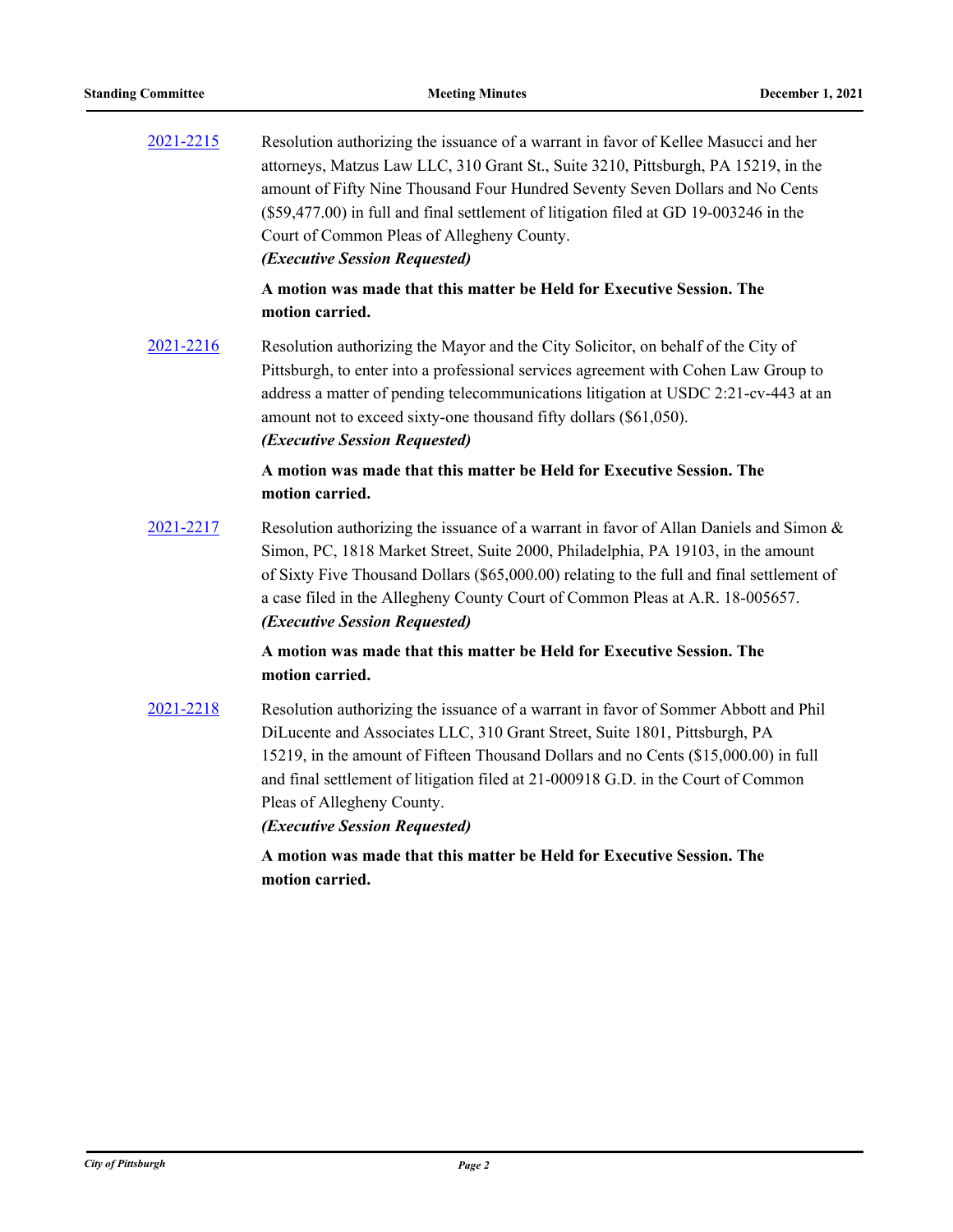#### **INVOICES**

# **INVOICES FOR COUNCIL APPROVAL**

**The following departmental invoices not covered under a contract with the City shall be paid by the City Controller after the invoices have been approved by City Council at the December 1st Standing Committees meeting. A completed standard form detailing the expenditures is attached to all of the below listed invoices. No payments will be made to any of the below listed vendors prior the approval of City Council.**

# **CITY COUNCIL**

**Carrick Community Council – donation (Dist. 4) 500.00**

**Greater Pittsburgh Community Food Bank – donation 5,000.00**

**Plavchak, Blake – reimb/community decorations (Dist. 4) 142.14**

**Spring Hill Civic League – donation (Dist. 1) 250.00**

**HUMAN RELATIONS**

**Global Wordsmiths – translation for Spanish-speaking audience 158.47**

### **FINANCE**

**Infousa Marketing – tax information service 800.00**

#### **LAW**

**The Center for Musculoskeletal Evaluations – IME and consultation 1,155.00**

**AKF Reporters Incorporated – original transcript 503.75**

# **PUBLIC SAFETY**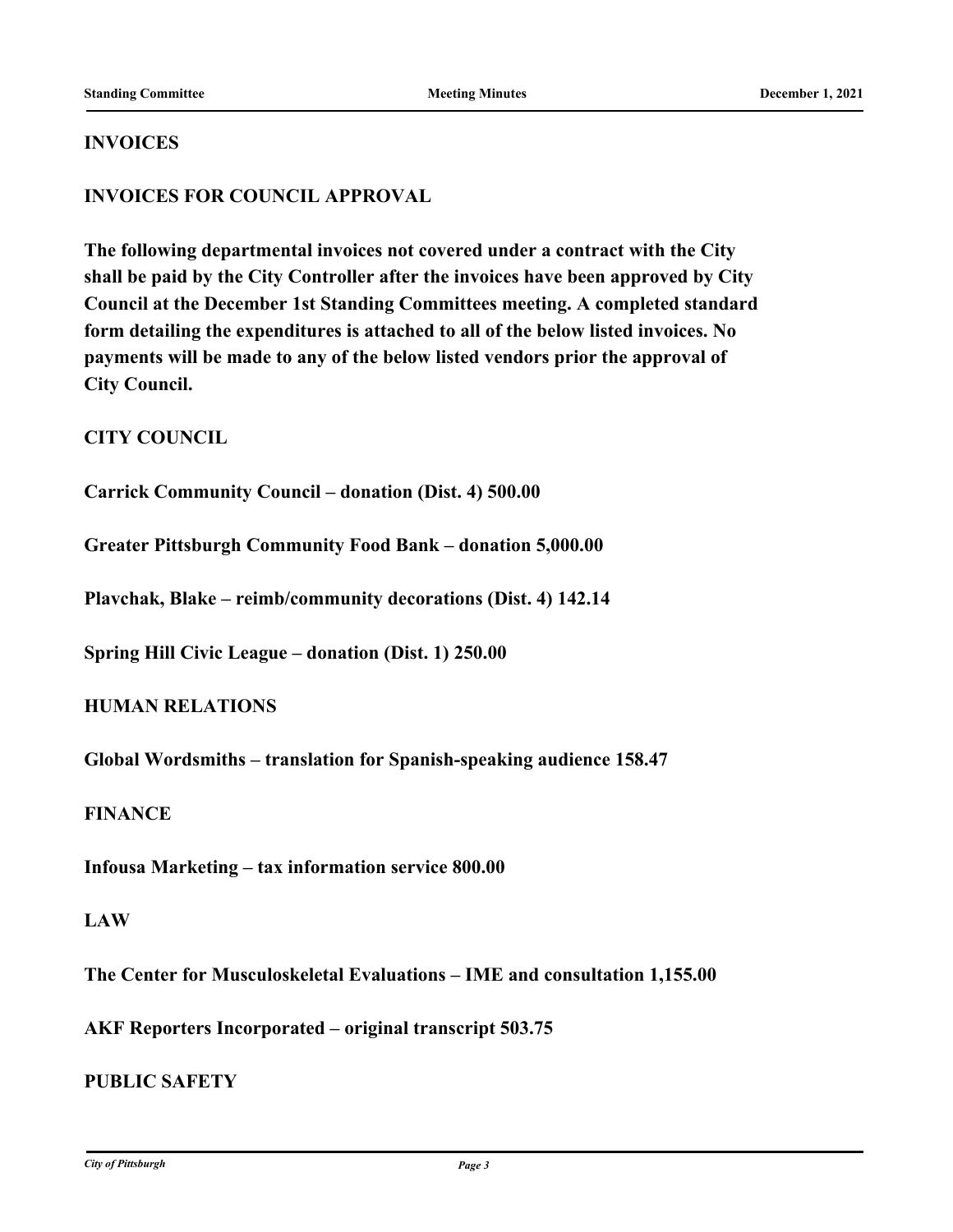**DQE Communications – monthly charge for high-speed internet 275.00**

**MarketWurks.com – promotions for farmers markets 1,700.00**

**Elizabeth Bliss – reimbursement for supplies for Light Up Night 75.18**

# **POLICE**

**Fraternal Order of Police – FOP legal defense fund contractual payment 36,000.00**

**NMS Labs – drug testing 255.00**

**Orr's Jewelers – badges 165.00**

**Leadership Pittsburgh Inc – tuition payment for Leadership Pittsburgh 2,950.00**

**Approved Toilet Rentals – toilet rental for the VA site 107.90**

**County of Allegheny Asset Forfeiture Unit – asset forfeiture 3,747.00**

**County of Allegheny Asset Forfeiture Unit – asset forfeiture 2,994.01**

**Jack Lafferty's Truck Parts – inspections and parts 452.60**

**FIRE**

**WB Mason Co Inc – water and rental of dispenser 52.26**

**Hydro Test Products – supplies for hydrotest machine 59.19**

**Unifirst Corp. – towel and mat service for training academy 994.95**

**Laurus Systems – radiation detector for hazardous materials team 1,192.91**

# **PUBLIC WORKS**

**Mobilease Modular Space Inc – service on rented trailers 363.00**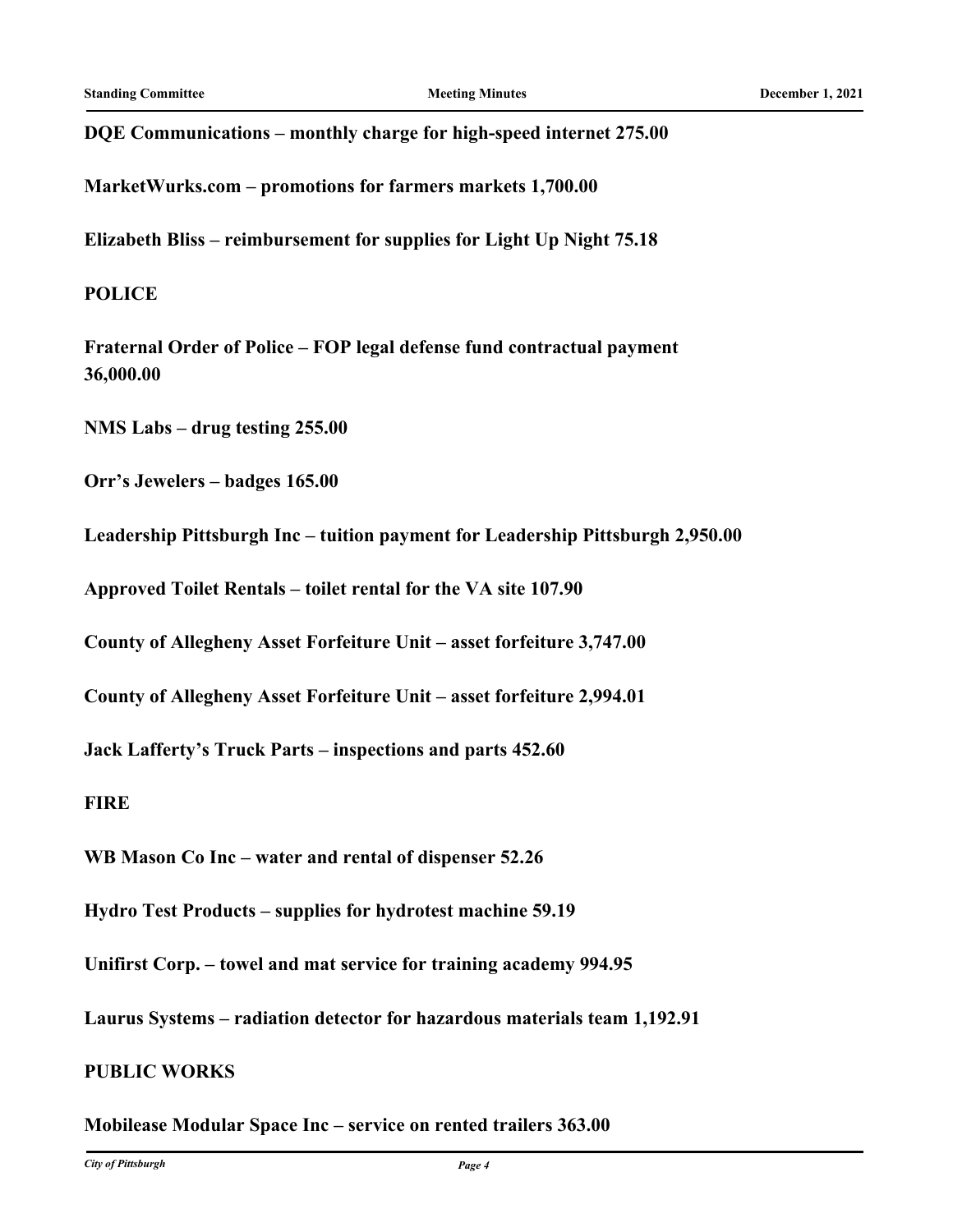#### **A motion was made that this matter be Approved. The motion carried.**

#### **INTRA DEPARTMENTAL TRANSFERS**

**NONE**

#### **P-CARD APPROVALS**

**NONE**

#### **PUBLIC SAFETY SERVICES COMMITTEE, MR. O'CONNOR, CHAIR**

#### **NEW PAPERS**

[2021-2219](http://pittsburgh.legistar.com/gateway.aspx?m=l&id=/matter.aspx?key=27121) Resolution authorizing the Mayor and Director of the Department of Public Safety to enter on behalf of the City of Pittsburgh into an agreement or agreements with A Step Up Veterinary, Inc. for professional licensed veterinary services to the City's Department of Public Safety, Bureau of Animal Care & Control, at an overall cost to the City not to exceed ONE HUNDRED EIGHTY THOUSAND THREE HUNDRED TWENTY-SEVEN DOLLARS and SEVENTY-ONE CENTS (\$180,327.71).

# **A motion was made that this matter be Affirmatively Recommended. The motion carried.**

[2021-2220](http://pittsburgh.legistar.com/gateway.aspx?m=l&id=/matter.aspx?key=27122) Resolution providing for the issuance of a warrant in favor of Coro Center for Civic Leadership in the amount of six-thousand dollars and zero cents (\$6,000) for fellowship services provided to the city for placement fees and public sector fellows.

# **A motion was made that this matter be Affirmatively Recommended. The motion carried.**

[2021-2221](http://pittsburgh.legistar.com/gateway.aspx?m=l&id=/matter.aspx?key=27123) Resolution amending Resolution No. 47 of 2020, authorizing the Mayor and Director of Public Safety to enter on behalf of the City of Pittsburgh into an amended Professional Services Agreement or Agreements with InTime Solutions, Inc. for EMS and Police scheduling and timekeeping services at a total cost not to exceed NINE HUNDRED TWO THOUSAND FIVE HUNDRED TWENTY-FIVE DOLLARS (\$902,525).

# **A motion was made that this matter be Affirmatively Recommended. The motion carried.**

# **PUBLIC WORKS COMMITTEE, MR. COGHILL, CHAIR**

#### **SUPPLEMENTAL- NEW PAPERS**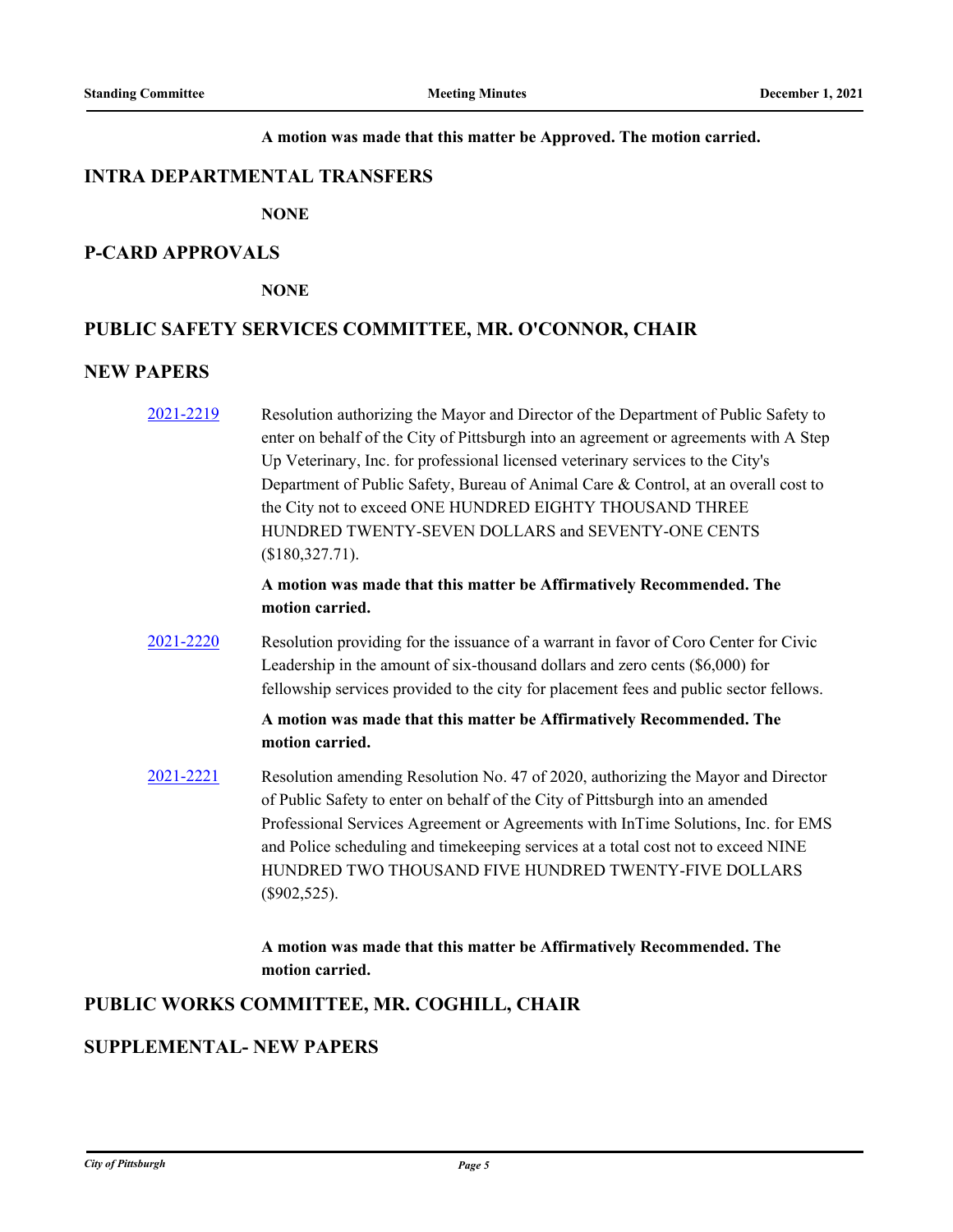[2021-2244](http://pittsburgh.legistar.com/gateway.aspx?m=l&id=/matter.aspx?key=27146) Resolution providing for a second supplemental agreement with Michael Baker for Contract Administration and Construction Inspection Service costs associated with the Small Grants Projects Agreement and providing for the payment of costs thereof relating to Allegheny Circle Phase 2, not to exceed One Hundred and Ninety Thousand Six Hundred Sixty-Three dollars and Five cents (\$190,663.05); a Fifty Thousand Five Hundred Seventy Seven Dollar and Sixty Three cent (\$50,577.63) increase from the previous agreement.

#### **A motion was made that this matter be Affirmatively Recommended. The motion carried.**

[2021-2245](http://pittsburgh.legistar.com/gateway.aspx?m=l&id=/matter.aspx?key=27147) Resolution authorizing the Mayor and the Director of the Department of Public Works to enter into a Professional Services Agreement between the City of Pittsburgh and Air Cleaning Systems Incorporated for design, engineering, and installation services of emergency response vehicle exhaust systems at multiple locations throughout the City of Pittsburgh (Medic 2, Medic 3, Medic 4, Medic 6, Medic 8, Medic 9, Medic 10, Medic 11, Medic 14, EMS Training Facility, and EMS Headquarters) at a cost not to exceed SIX HUNDRED FIFTY FOUR THOUSAND TWO HUNDRED SEVENTY TWO DOLLARS AND FORTY CENTS (\$654,272.40).

# **A motion was made that this matter be Affirmatively Recommended. The motion carried.**

- [2021-2255](http://pittsburgh.legistar.com/gateway.aspx?m=l&id=/matter.aspx?key=27157) Ordinance amending the Pittsburgh Code of Ordinances, Title Four, "Public Places and Property", and Title Five, "Traffic", and Article Five, "Legislative", Chapter 151, to regulate parking in City-owned surface lots, City-utilized property and on-street parking spaces reserved for paid parking for City employees.
	- SPONSOR /S: COUNCIL MEMBER KAIL-SMITH AND COUNCIL MEMBER **BURGESS**
	- **A motion was made that this matter be AMENDED. The motion carried.**

**A motion was made that this matter be Affirmatively Recommended as Amended. The motion carried.**

# **DEFERRED PAPERS**

[2021-1744](http://pittsburgh.legistar.com/gateway.aspx?m=l&id=/matter.aspx?key=26611) Resolution authorizing the Mayor and the Director of the Department of Public Works to enter into a Lease Agreement with the Phipps Conservatory and Botanical Garden for the City facility known the Garden Center for a period of ten (10) years an annual rental fee of One Dollar (\$1.00) per year, with the possibility of renewal.

> **A motion was made that this matter be Held in Committee to the Committee on Public Works , due back by 12/8/2021. The motion carried.**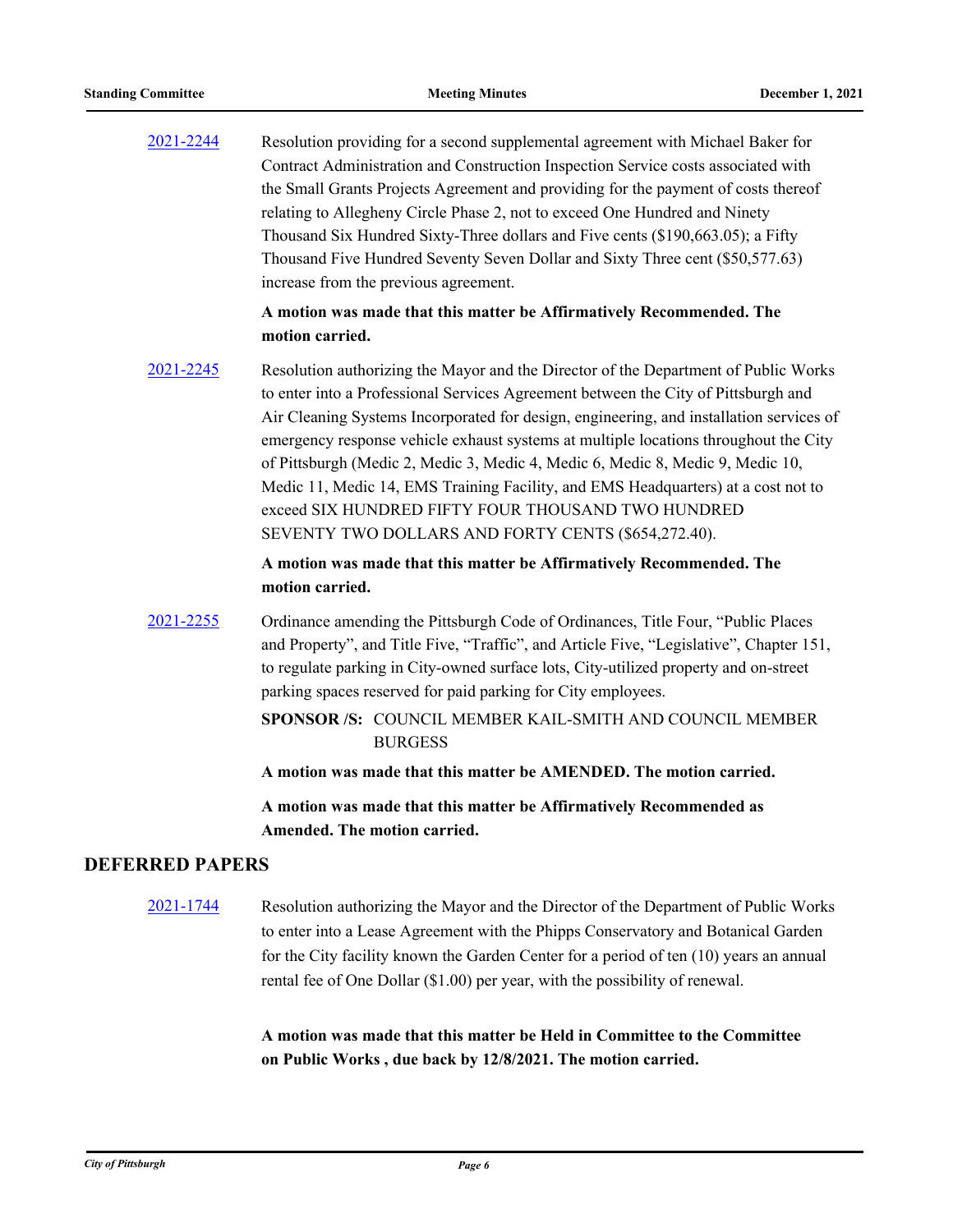# **NEW PAPERS**

[2021-2206](http://pittsburgh.legistar.com/gateway.aspx?m=l&id=/matter.aspx?key=27108) Resolution granting unto PRESBYTERIAN UNIVERSITY HEALTH SYSTEM INC, their successors and assigns, the privilege and license to construct, maintain and use at their own cost and expense, to reconstruct an existing ADA concrete ramp, retaining walls and bollards, at 3459 5th Ave, in the 4th Ward, 8th Council District of the City of Pittsburgh, Pennsylvania.

# **A motion was made that this matter be Affirmatively Recommended. The motion carried.**

[2021-2207](http://pittsburgh.legistar.com/gateway.aspx?m=l&id=/matter.aspx?key=27109) Resolution granting unto ERTUGRUL & NESLIHAN KILIC, their successors and assigns, the privilege and license to construct, maintain and use at their own cost and expense, to reconstruct (3) three existing sets of steps, and to install (4) four tree pits, and an awning, at 4632 Centre Ave, in the 4th Ward, 8th Council District of the City of Pittsburgh, Pennsylvania.

### **A motion was made that this matter be Affirmatively Recommended. The motion carried.**

[2021-2208](http://pittsburgh.legistar.com/gateway.aspx?m=l&id=/matter.aspx?key=27110) Resolution granting unto MCKNIGHT BANK TOWER LLC, their successors and assigns, the privilege and license to construct, maintain and use at their own cost and expense, to install a new projecting sign, at 404 Wood Street, in the 1st Ward, 6th Council District of the City of Pittsburgh, Pennsylvania.

#### **A motion was made that this matter be Affirmatively Recommended. The motion carried.**

[2021-2209](http://pittsburgh.legistar.com/gateway.aspx?m=l&id=/matter.aspx?key=27111) Resolution granting unto 5803 CENTRE LLC, their successors and assigns, the privilege and license to construct, maintain and use at their own cost and expense, to install below grade shoring, along Commerce Street, at 5803 Centre Ave (rear), in the 8th Ward, 7th Council District of the City of Pittsburgh, Pennsylvania.

# **A motion was made that this matter be Affirmatively Recommended. The motion carried.**

[2021-2210](http://pittsburgh.legistar.com/gateway.aspx?m=l&id=/matter.aspx?key=27112) Resolution granting unto GUSTAVO & EMILY CARDONA, their successors and assigns, the privilege and license to construct, maintain and use at their own cost and expense an existing retaining wall presently constructed in the right-of-way at 130 Burr Street, in the 16th Ward, 3rd Council District of the City of Pittsburgh, Pennsylvania.

#### **A motion was made that this matter be Affirmatively Recommended. The motion carried.**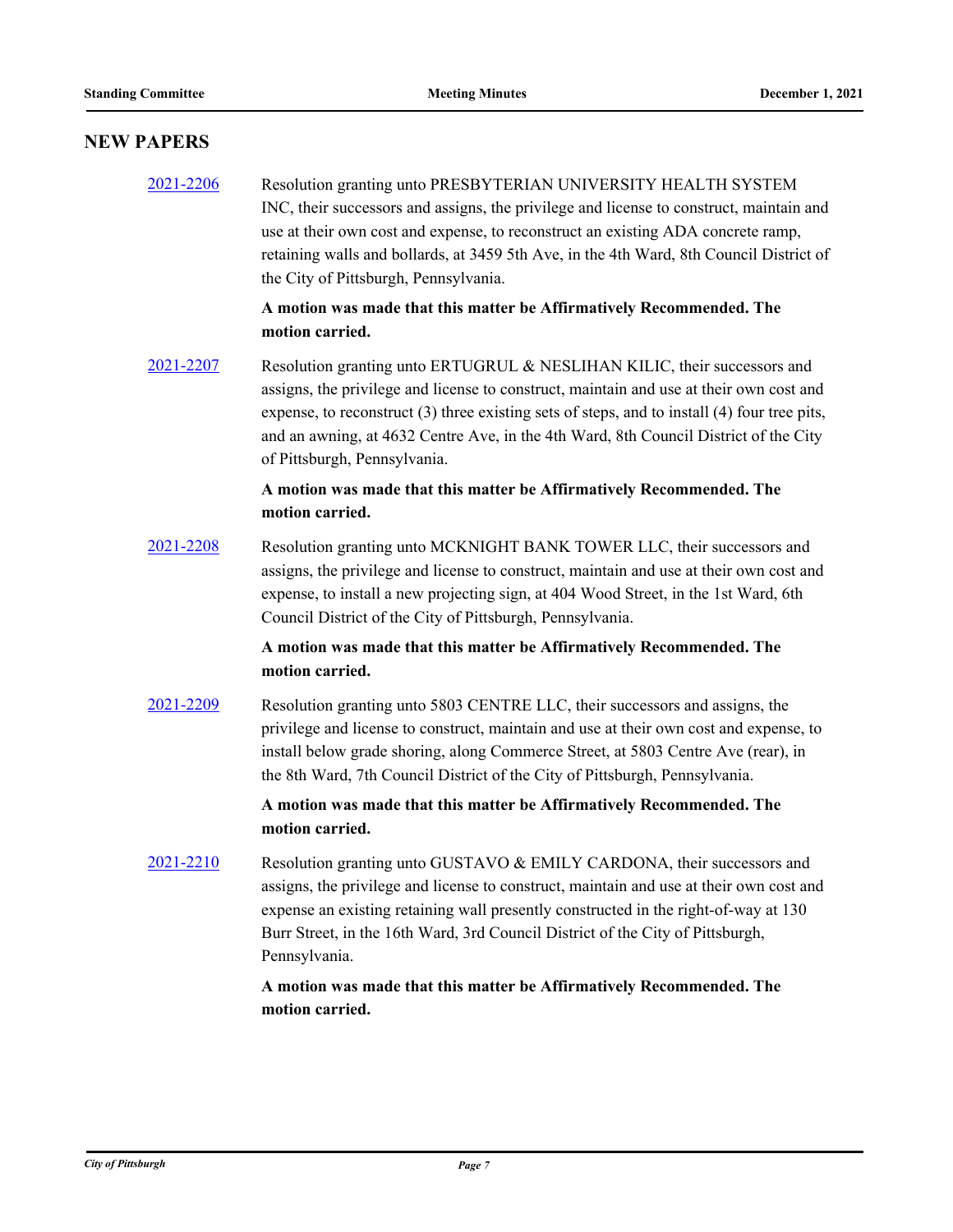|           | A motion was made that this matter be Affirmatively Recommended. The                    |
|-----------|-----------------------------------------------------------------------------------------|
|           | Pittsburgh, Pennsylvania.                                                               |
|           | sewer, at 210 Pearl Street, in the 9th Ward, 7th Council District of the City of        |
|           | expense, to install an underground storm                                                |
|           | assigns, the privilege and license to construct, maintain and use at their own cost and |
| 2021-2211 | Resolution granting unto PEARL STREET TOWNHOMES LP, their successors and                |

# **LAND USE AND ECONOMIC DEVELOPMENT COMMITTEE, MR. WILSON, CHAIR**

**motion carried.**

#### **DEFERRED PAPERS**

[2021-1815](http://pittsburgh.legistar.com/gateway.aspx?m=l&id=/matter.aspx?key=26683) Ordinance amending the Pittsburgh Code, Title Nine, Zoning, Article IV, Chapter 909, Planned Development Districts, Section 909.01.Q SP-10 Hazelwood Green Specially Planned District by amending certain text, deleting certain text and/or replacing certain text within the Zoning Code as follows: *(Report & Recommendation received 11/29/21) (Public Hearing scheduled for 12/22/21)* **SPONSOR /S:** COUNCIL MEMBER O'CONNOR

**A motion was made that this matter be AMENDED. The motion carried.**

**A motion was made that this matter be Held for Cablecast Public Hearing. The motion carried.**

[2021-1867](http://pittsburgh.legistar.com/gateway.aspx?m=l&id=/matter.aspx?key=26737) Ordinance amending the Pittsburgh Code, Title V: Traffic, Article VII: Parking, Chapter 549: Residential Parking Permit Program, so as to clarify the administrative process for the program; provide for virtual permitting; add the permit fees to the City's annual fee book; adopt regulations for the use of Visitor Permits and Non-Resident Permits; and create the hybrid RPP area program.

*(Post Agenda held 10/27/21)*

*(Public Hearing held 11/4/21)*

**A motion was made that this matter be AMENDED. The motion carried.**

**A motion was made that this matter be Held in the Committee on Land Use and Economic Development, due back by 12/8/2021. The motion carried.**

[2021-2200](http://pittsburgh.legistar.com/gateway.aspx?m=l&id=/matter.aspx?key=27095) Ordinance amending and supplementing the Pittsburgh City Code, Title Five: Traffic, Article VII: Parking, Chapter 541: General Parking Regulations, Section 541.02: Prohibitions in Specified Places.

**SPONSOR /S:** COUNCIL MEMBER WILSON

**A motion was made that this matter be AMENDED. The motion carried.**

**A motion was made that this matter be Affirmatively Recommended as Amended. The motion carried.**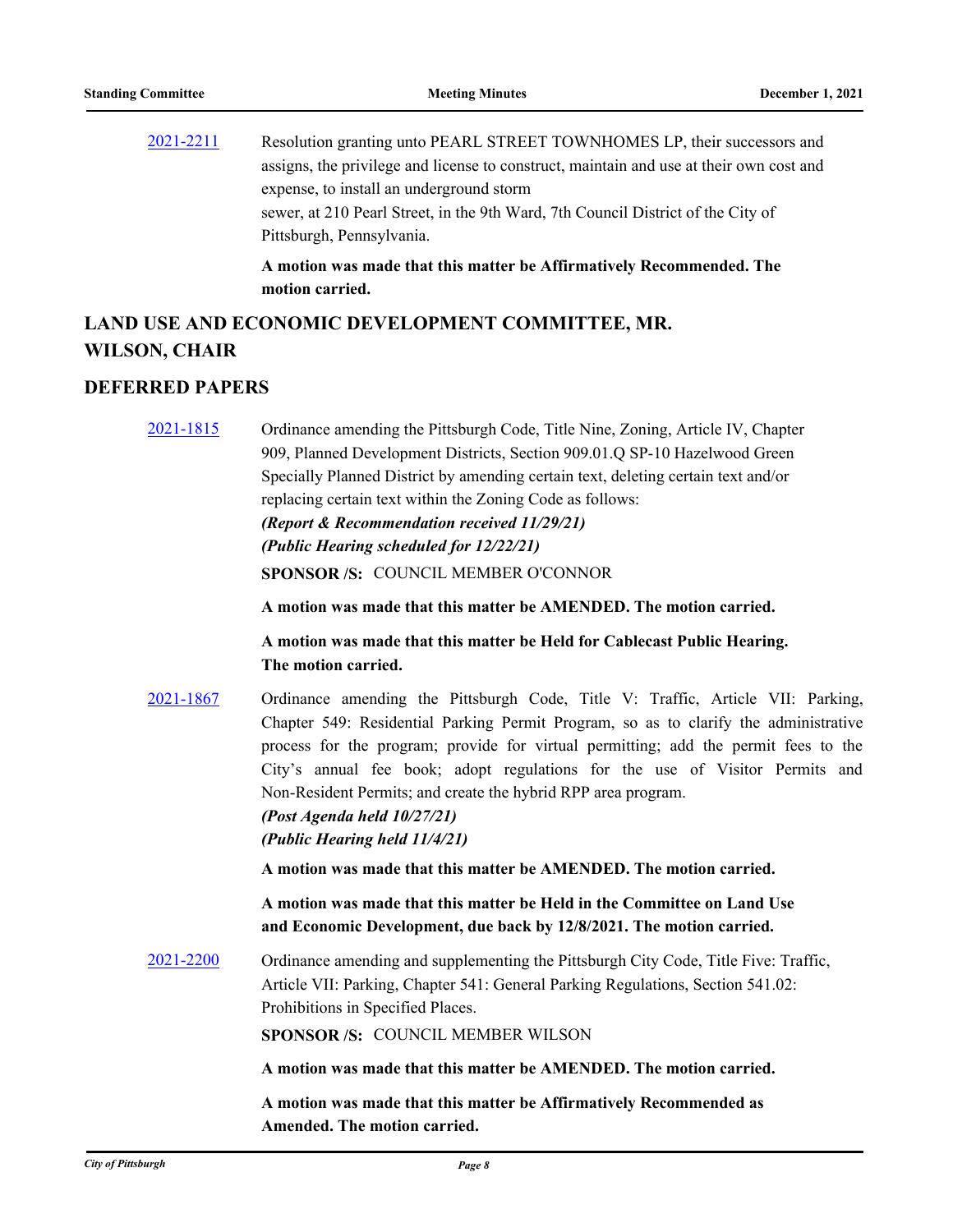#### **NEW PAPERS**

[2021-2224](http://pittsburgh.legistar.com/gateway.aspx?m=l&id=/matter.aspx?key=27126) Resolution further amending Resolution No. 647 of 2020, effective December 23, 2020, as amended, entitled "Resolution adopting and approving the 2021 Capital Budget and the 2021 Community Development Block Grant Program, and the 2021 through 2026 Capital Improvement Program," so as to identify specific Public Service Grant projects of the Mayor's Office and authorize a subsequent Agreement or Agreements for operation/administrative expenses, maintenance, purchase of equipment, and/or rehabilitation of neighborhood facilities on behalf of the residents of the City of Pittsburgh.

# **A motion was made that this matter be Affirmatively Recommended. The motion carried.**

[2021-2230](http://pittsburgh.legistar.com/gateway.aspx?m=l&id=/matter.aspx?key=27133) Ordinance amending and supplementing the City Code at Title Six: Conduct, Article I: Regulated Rights and Actions, by adding a new Chapter 610 entitled "Prohibition on Use of Certain Bags and Checkout Bag Charge," to permit the use of only certain bags by retail establishments at the point of sale or for a delivery; and establishing a charge, payable by the customer to the establishment, for the provision of other types of bags; all under certain terms and conditions.

> SPONSOR /S: COUNCIL MEMBER STRASSBURGER AND COUNCIL MEMBER O'CONNOR

**CO-SPONSOR /S:** Council Member Kraus and Council Member Wilson

**A motion was made that this matter be Held for Cablecast Post Agenda. The motion carried.**

# **INNOVATION, PERFORMANCE AND ASSET MANAGEMENT COMMITTEE, MRS. STRASSBURGER, CHAIR**

#### **NEW PAPERS**

[2021-2222](http://pittsburgh.legistar.com/gateway.aspx?m=l&id=/matter.aspx?key=27124) Resolution authorizing the Mayor and the Director of Innovation & Performance to enter into a two (2) year professional service agreement with Victor Stanley services to meet the needs of the City of Pittsburgh at a sum not to exceed Two Hundred Twelve Thousand One Hundred and Sixty Six Dollars (\$212,166)

# **A motion was made that this matter be Affirmatively Recommended. The motion carried.**

[2021-2223](http://pittsburgh.legistar.com/gateway.aspx?m=l&id=/matter.aspx?key=27125) Resolution amending Resolution No. 676 which authorized the City of Pittsburgh to enter into an Agreement with Maalka to provide a Building Benchmarking Management Platform Software Solution by extending the term of the contract by 3 years at a cost not to exceed \$80,000.

> **A motion was made that this matter be Affirmatively Recommended. The motion carried.**